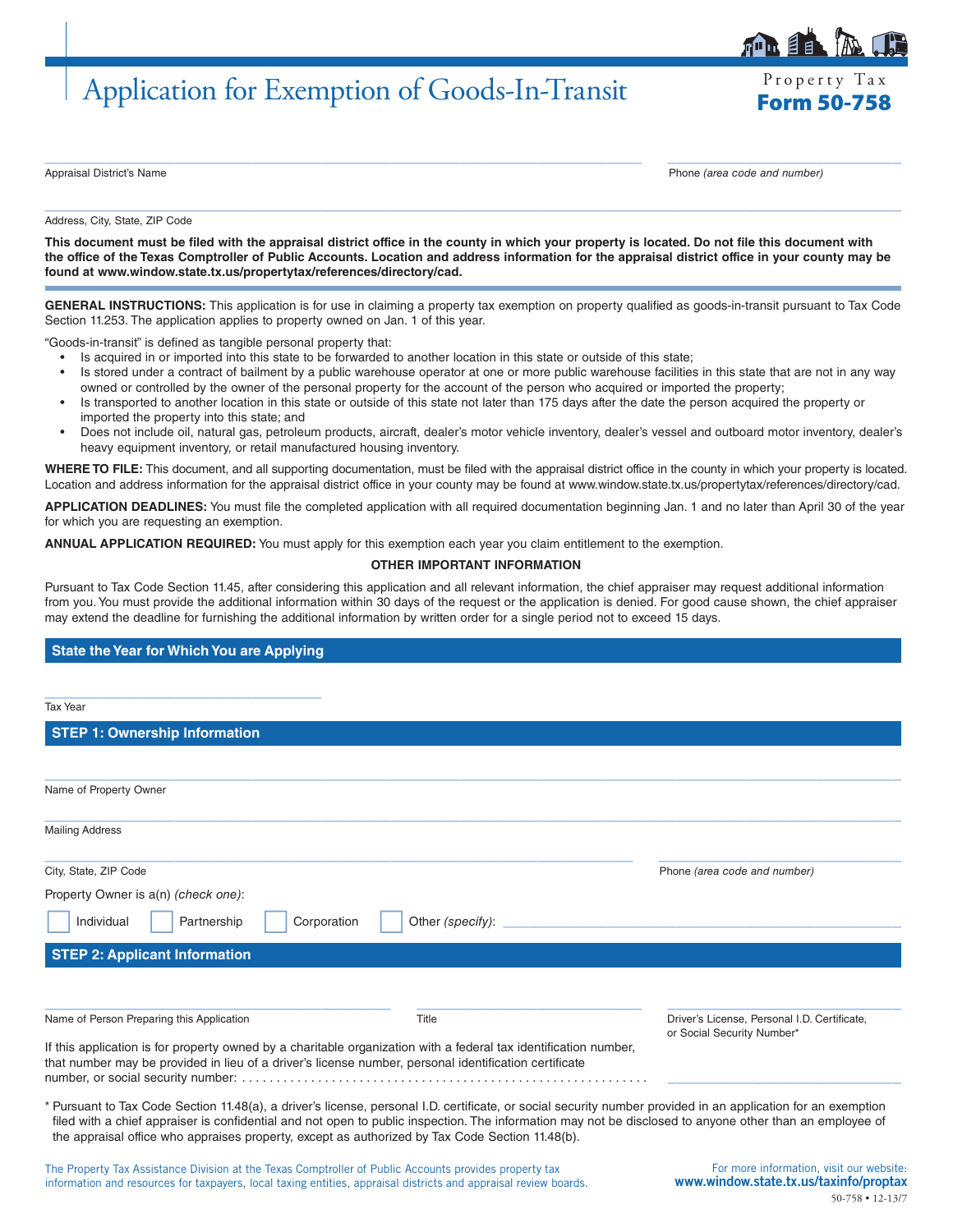

 $\_$  , and the set of the set of the set of the set of the set of the set of the set of the set of the set of the set of the set of the set of the set of the set of the set of the set of the set of the set of the set of th

 $\_$  , and the set of the set of the set of the set of the set of the set of the set of the set of the set of the set of the set of the set of the set of the set of the set of the set of the set of the set of the set of th

 $\_$  ,  $\_$  ,  $\_$  ,  $\_$  ,  $\_$  ,  $\_$  ,  $\_$  ,  $\_$  ,  $\_$  ,  $\_$  ,  $\_$  ,  $\_$  ,  $\_$  ,  $\_$  ,  $\_$  ,  $\_$  ,  $\_$  ,  $\_$  ,  $\_$  ,  $\_$  ,  $\_$  ,  $\_$  ,  $\_$  ,  $\_$  ,  $\_$  ,  $\_$  ,  $\_$  ,  $\_$  ,  $\_$  ,  $\_$  ,  $\_$  ,  $\_$  ,  $\_$  ,  $\_$  ,  $\_$  ,  $\_$  ,  $\_$  ,

 $\_$  , and the set of the set of the set of the set of the set of the set of the set of the set of the set of the set of the set of the set of the set of the set of the set of the set of the set of the set of the set of th

## **STEP 3: Authorized Agent**

Authorized Agent's Name *(if different from above)*

Mailing Address

City, State, ZIP Code **Phone** *(area code and number)* Phone *(area code and number)* 

**STEP 4: Property Information**

Address, City, State, ZIP Code

 $\_$  , and the set of the set of the set of the set of the set of the set of the set of the set of the set of the set of the set of the set of the set of the set of the set of the set of the set of the set of the set of th Legal Description *(if known)* Appraisal District Number *(if known)* Appraisal District Number *(if known)* Appraisal District Number *(if known)* 

Provide a general description of the types of items in this inventory. Continue on additional pages if necessary.

| <b>STEP 5: Questions About the Property</b>                                                                                                                                                                                                                                                                                                                                                                                                                                                                                                                         |               |  |  |  |  |  |  |
|---------------------------------------------------------------------------------------------------------------------------------------------------------------------------------------------------------------------------------------------------------------------------------------------------------------------------------------------------------------------------------------------------------------------------------------------------------------------------------------------------------------------------------------------------------------------|---------------|--|--|--|--|--|--|
| Yes                                                                                                                                                                                                                                                                                                                                                                                                                                                                                                                                                                 | No            |  |  |  |  |  |  |
| Yes                                                                                                                                                                                                                                                                                                                                                                                                                                                                                                                                                                 | No            |  |  |  |  |  |  |
| Yes                                                                                                                                                                                                                                                                                                                                                                                                                                                                                                                                                                 | No            |  |  |  |  |  |  |
| 4. Were portions of your inventory transported to another location inside or outside the state throughout last year?<br>Yes                                                                                                                                                                                                                                                                                                                                                                                                                                         | No            |  |  |  |  |  |  |
| If no, because inventory was transported for part of year, list the months during which portions of your inventory<br>were transported to another location last year:                                                                                                                                                                                                                                                                                                                                                                                               |               |  |  |  |  |  |  |
|                                                                                                                                                                                                                                                                                                                                                                                                                                                                                                                                                                     |               |  |  |  |  |  |  |
| 6. Total cost of goods sold that were acquired in Texas or imported into Texas to forward to another location,<br>is stored under contract for bailment by a public warehouse operated at one or more public warehouse<br>facilities in this state that you did not in any way own or control and that were transported to another<br>location within 175 days after the date you acquired them or imported them into the state last year, less the<br>cost of any equipment, machinery, or material that were incorporated into the goods, but that do not qualify |               |  |  |  |  |  |  |
| 7. On what types of records do you base the amounts given above? (Check all that apply.)                                                                                                                                                                                                                                                                                                                                                                                                                                                                            |               |  |  |  |  |  |  |
| Audited financial statement<br>Sales records<br>Internal reports<br>Bills of lading<br>Texas franchise tax reports                                                                                                                                                                                                                                                                                                                                                                                                                                                  |               |  |  |  |  |  |  |
| 8. Percentage of last year's inventory value represented by goods-in-transit (line 6 divided by line 5).                                                                                                                                                                                                                                                                                                                                                                                                                                                            | $\frac{0}{0}$ |  |  |  |  |  |  |